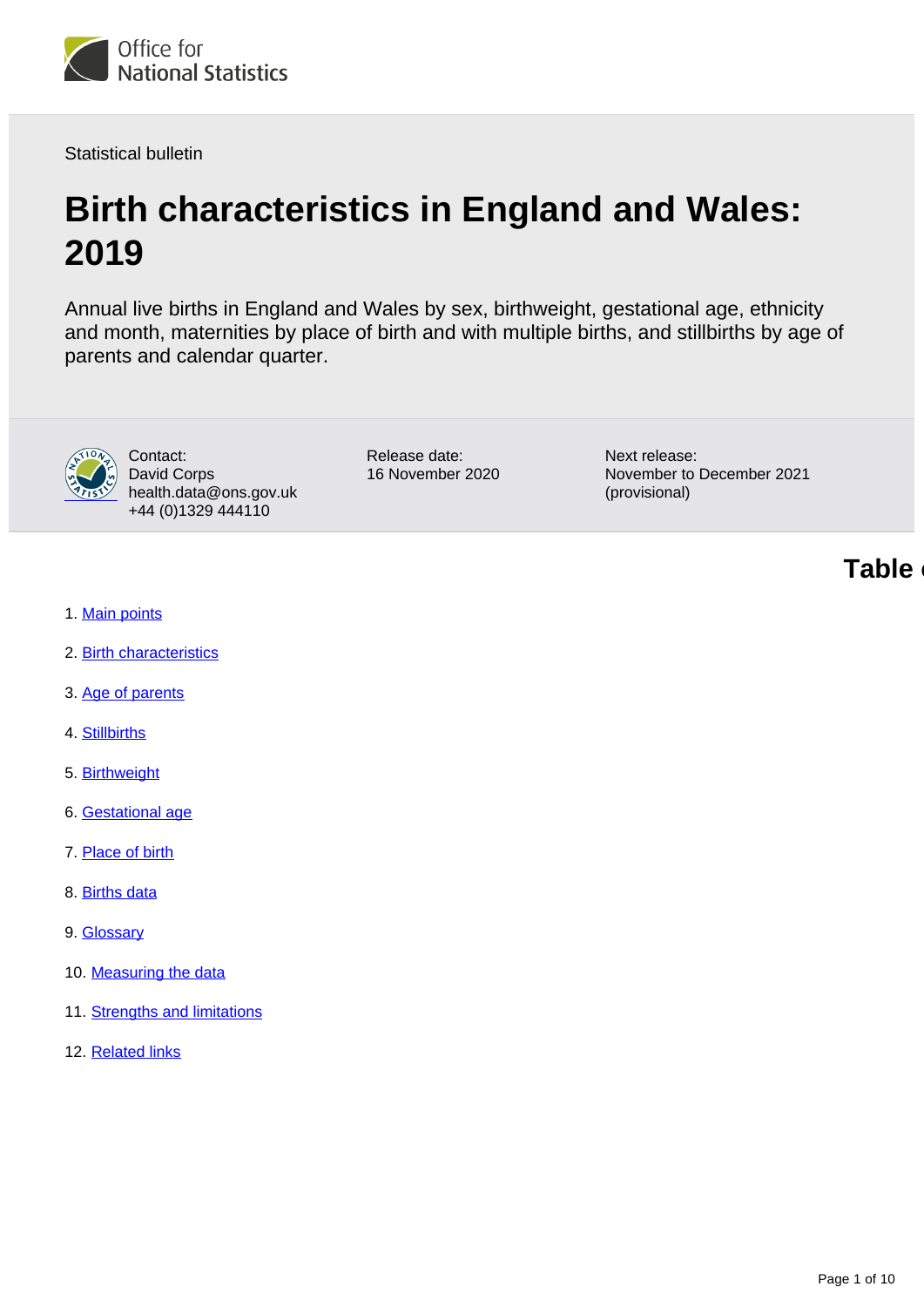## <span id="page-1-0"></span>**1 . Main points**

- The average age of mothers in England and Wales increased to 30.7 years in 2019 while the average age of fathers was unchanged at 33.6; both remain at record highs.
- The stillbirth rate in England and Wales hit a record low of 3.9 stillbirths per 1,000 total births in 2019; the highest stillbirth rates remain in the youngest and oldest mothers.
- Since 2010 the percentage of live births that were of low birthweight across England and Wales have remained stable; in 2019 the percentage was 6.8%.
- The West Midlands had the highest percentage of low birthweights over the decade with 8.2% of live births being of low birthweight.
- Between 2010 and 2017, the percentage of preterm live births gradually increased from 7% to 8%; however, a recent small decrease to 7.8% in 2019 indicates a potential change in this trend which we will continue to monitor.
- In 2019, 97.5% of live births occurred in an NHS establishment and 2.1% occurred at home; a trend that has remained consistent over the decade.

### **Statistician's comment**

"In 2019, the stillbirth rate for England and Wales reached a record low of just under four stillbirths per 1,000 births. Stillbirth rates varied by age with the youngest and oldest mothers generally seeing the highest risk of stillbirth since the beginning of the century. In 2019, the percentage of preterm live births in England and Wales decreased slightly which indicates a potential change in this trend which we will continue to monitor.

"By the end of this year we will release provisional figures about births in 2020 where we will assess stillbirth rates, gestational age and other factors that could have been affected by the coronavirus pandemic."

David Corps, Vital Statistics Outputs Branch, Office for National Statistics.

Follow Vital Statistics Outputs Branch on Twitter [@NickStripe\\_ONS](https://twitter.com/NickStripe_ONS)

## <span id="page-1-1"></span>**2 . Birth characteristics**

Following the [first release](https://www.ons.gov.uk/peoplepopulationandcommunity/birthsdeathsandmarriages/livebirths/bulletins/birthsummarytablesenglandandwales/2019) of 2019 births data, this release provides detail for different birth and parental characteristics. Understanding and monitoring variation is important in order to better understand change over time in births but also because some of these characteristics may influence [infant mortality rates](https://blog.ons.gov.uk/2020/02/20/explaining-trends-in-baby-loss-in-england-and-wales/).

The data in this publication are not affected by the coronavirus (COVID-19) pandemic as they relate to births occurring in 2019. However, we have been exploring the use of more timely data to provide provisional 2020 births data and this will be released soon.

The COVID-19 pandemic and England's [ambition to halve stillbirths and neonatal mortality rates by 2025](https://www.england.nhs.uk/mat-transformation/saving-babies/) set the context for this release. We focus on stillbirths, birthweight, gestational age and place of birth, and review trends over time.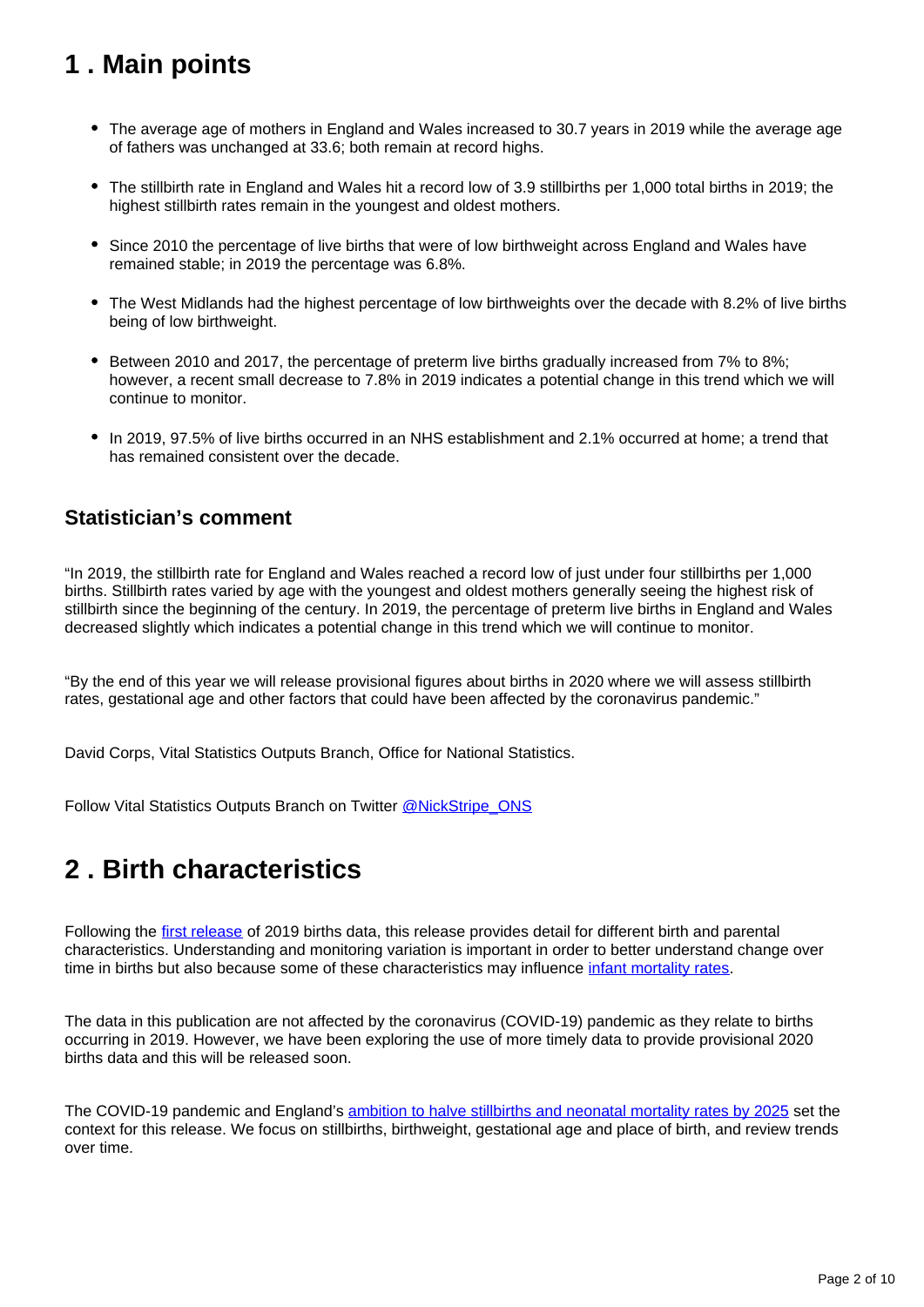## <span id="page-2-0"></span>**3 . Age of parents**

The standardised mean age of mother reached a record high at 30.7 years in 2019. The standardised mean age of fathers remained unchanged from 2018 at 33.6 years. Overall, the standardised mean age of mothers and fathers has risen consistently since they were at their lowest points in the 1970s (Figure 1).

Since records for standardised mean ages for both mothers and fathers began in 1964, the age difference has remained consistent over time. In 2019, the age difference between the mean age of mothers and fathers was 2.9 years.

### **Figure 1: Average age of parents has increased since the mid-1970s**

### **Standardised mean age of mothers and fathers in England and Wales, 1938 to 2019**

### Figure 1: Average age of parents has increased since the mid- $1970s$

Standardised mean age of mothers and fathers in England and Wales, 1938 to 2019



#### **Source: Office for National Statistics – Births in England and Wales**

**Notes:**

- 1. The mean age of mother and father is standardised. This measure eliminates the impact of any changes in the distribution of the population by age and therefore enables trends over time to be analysed.
- 2. Electronic data on the standardised mean age of father is not available before 1964.
- 3. For births registered under the Human Fertilisation and Embryology Act, 2008, the age of second parent has been included with age of father and therefore included in the production of the standardised mean age of father. Given the relatively small number of births registered to same-sex couples, this has a negligible impact on the statistics.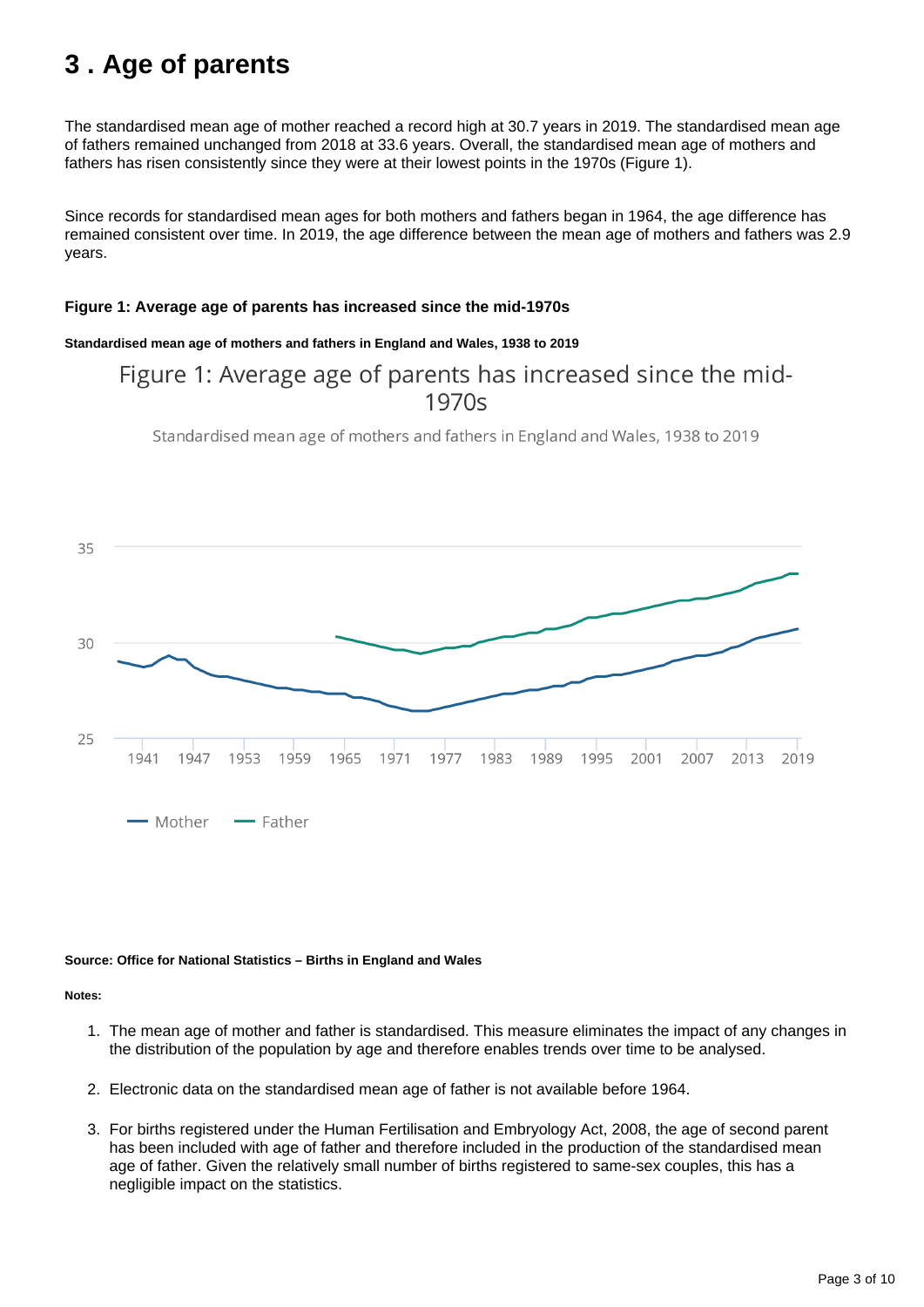## <span id="page-3-0"></span>**4 . Stillbirths**

In our [first release](https://www.ons.gov.uk/peoplepopulationandcommunity/birthsdeathsandmarriages/livebirths/bulletins/birthsummarytablesenglandandwales/2019#stillbirths) of 2019 births data we reported a record low 3.9 stillbirths per 1,000 total births in England and Wales. We continue to see variation in these rates for different birth characteristics for example by area of residence and deprivation. Also, when split by different age groups of mothers, the stillbirth rates continued to be highest amongst the oldest and youngest age groups (Figure 2).

### **Figure 2: Stillbirth rates remain the highest amongst the oldest and youngest age groups**

### **Stillbirth rates by age of mother in England and Wales, 2001 to 2019**

### Figure 2: Stillbirth rates remain the highest amongst the oldest and youngest age groups

Stillbirth rates by age of mother in England and Wales, 2001 to 2019



#### **Source: Office for National Statistics – Births in England and Wales**

#### **Notes:**

1. Based on live births and stillbirths occurring in each calendar year, plus a very small number of late registrations from the previous year.

In England and Wales, the stillbirth rate for women aged 25 to 29 years has remained the same over the past two years, while the 30- to 34-year-old stillbirth rate has remained the same for the past three years. Women in these age groups [represent the largest proportion of live births](https://www.ons.gov.uk/peoplepopulationandcommunity/birthsdeathsandmarriages/livebirths/bulletins/birthsummarytablesenglandandwales/2019#fertility-rates-by-age-of-mother).

In England, the government's stillbirth ambition is to [halve the rate of stillbirths between 2010 and 2025](https://www.england.nhs.uk/mat-transformation/saving-babies/). Understanding the variation in rates for different characteristics, such as age or region is important in order to fully monitor progress against the ambition.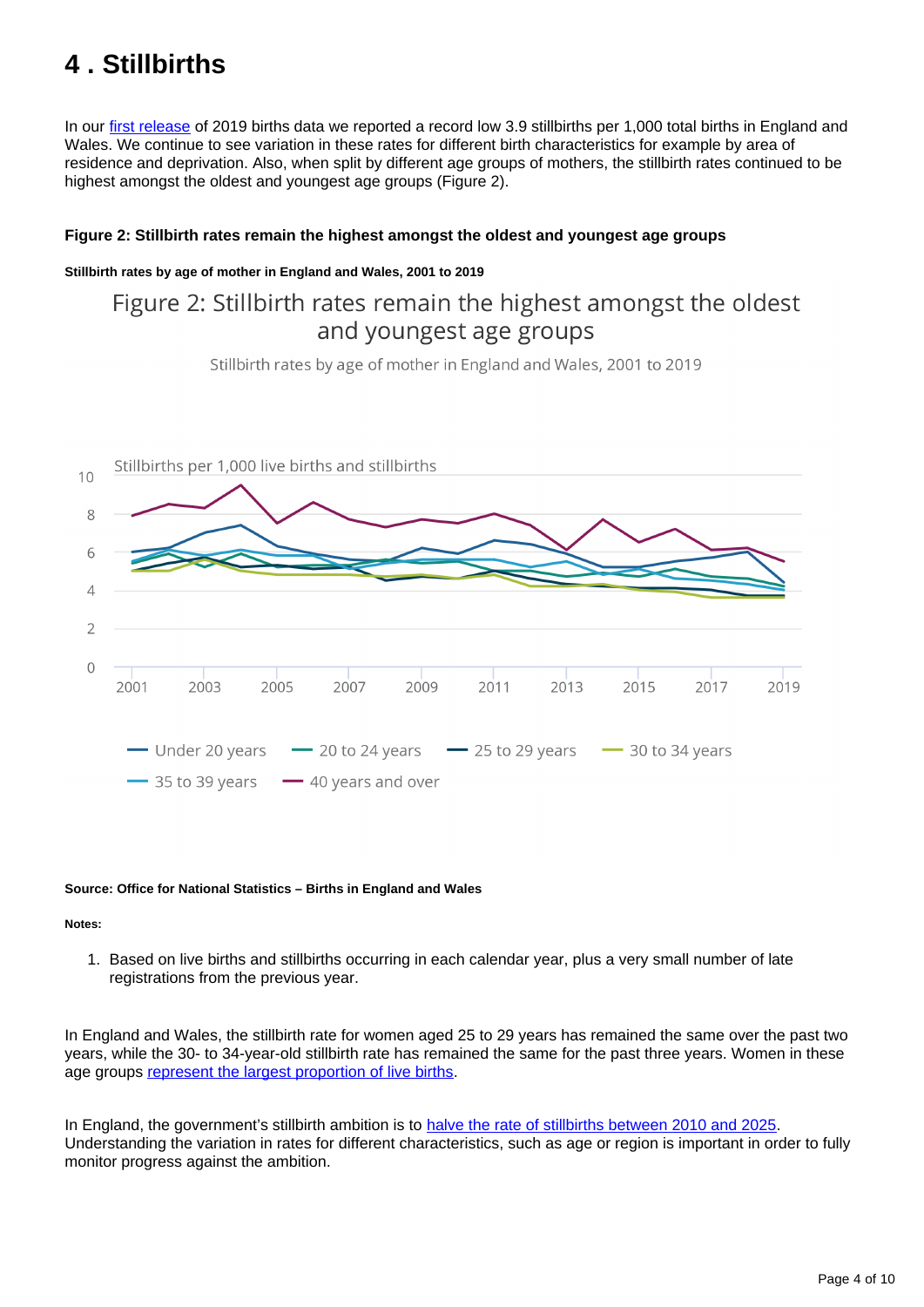## <span id="page-4-0"></span>**5 . Birthweight**

Low birthweight is a [known risk factor](https://www.nuffieldtrust.org.uk/resource/low-birth-weight) of infant mortality and morbidity. It is classified as babies born weighing less [than 2,500g](https://digital.nhs.uk/data-and-information/national-indicator-library/low-birth-weight-term-babies).

In England and Wales, the percentage of live births classified as being of low birthweight has remained stable over the course of the decade, with a slight decrease being seen in recent years. In 2019, 6.8% of live births were classified as being of low birthweight.

Across the English regions and Wales, the West Midlands saw the highest percentage of low birthweights throughout the decade (Figure 3), with 8.2% of live births being of low birthweight in 2019. The South West saw the lowest percentage of low birthweight live births with 5.5% in 2019. The North East, East of England, South East and South West all had lower percentages of low birthweights compared with England and Wales in 2019, whilst all other English regions were higher than the England and Wales percentage.

### **Figure 3: Low birthweights varied across regions**

**Percentage of live births with low birthweights for Wales and regions in England, 2010 to 2019**

### **Notes:**

- 1. Low birthweight is classified as a weight less than 2,500g.
- 2. Percentages are calculated as a percentage of all live births.

### **Download the data**

#### [.xlsx](https://www.ons.gov.uk/visualisations/dvc1048/fig3/datadownload.xlsx)

## <span id="page-4-1"></span>**6 . Gestational age**

Gestational age can be broken up into three different [classifications of preterm](https://www.who.int/news-room/fact-sheets/detail/preterm-birth):

- extremely preterm (under 28 weeks)
- very preterm (28 to 31 weeks)
- moderate preterm (32 to 36 weeks)

Since 2010, the percentage of non-preterm live births has ranged between 92% and 93% and, in 2019, the percentage was 92.2%. The percentage of preterm live births decreased by 0.1 percentage point to 7.8% in 2019. Since 2010 the percentage of preterm live births has ranged between 7% and 8% (Figure 4).

When preterm live births are split into the three categories, extremely and very preterm births have remained stable since 2010, while moderate preterm live births have levelled off in recent years.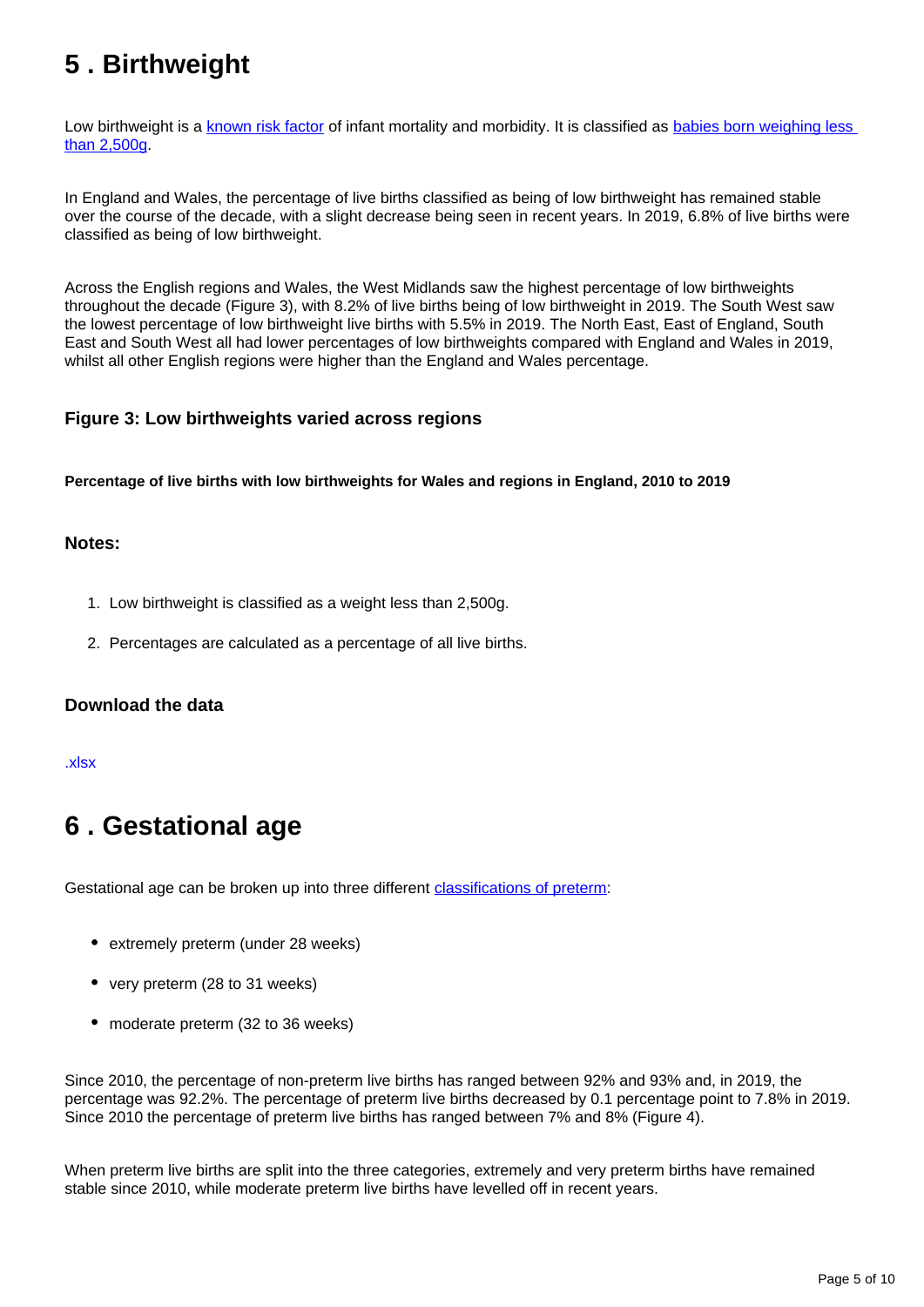### **Figure 4: Preterm live births have remained relatively consistent over the decade**

#### **Percentage of live births classified as preterm occurring in England and Wales, 2010 to 2019**

### Figure 4: Preterm live births have remained relatively consistent over the decade

Percentage of live births classified as preterm occurring in England and Wales, 2010 to 2019



#### **Source: Office for National Statistics – Births in England and Wales**

#### **Notes:**

- 1. Gestational age in completed weeks is recorded for all live births on the NHS Birth Notifications system. It is not available for live births from registration data. Gestational age is highly correlated with birthweight.
- 2. Percentages were calculated using a total that did not include live births where the gestational age was not stated or where the low gestational age was considered "not consistent" with birthweight.
- 3. For gestational age below 22 weeks, birthweight was checked and was considered "inconsistent" for values of 1,000 grams or more.

Gestational age is another known risk factor for [infant mortality](https://www.ons.gov.uk/peoplepopulationandcommunity/birthsdeathsandmarriages/deaths/bulletins/childhoodinfantandperinatalmortalityinenglandandwales/2018). The number of live births occurring with a gestational age of under 24 weeks has [continued to increase despite the overall decrease in total live births.](https://blog.ons.gov.uk/2020/02/20/explaining-trends-in-baby-loss-in-england-and-wales/) In 2019, live births where gestational age was under 24 weeks increased to 0.15% compared with 0.13% in 2018 and 0.11% in 2010. These increases may contribute to recent variations in the neonatal mortality rate and is something we continue to monitor.

## <span id="page-5-0"></span>**7 . Place of birth**

The majority of live births take place within an NHS establishment, and have continued to do so consistently over the decade. In 2019, 97.5% of live births took place in an NHS establishment.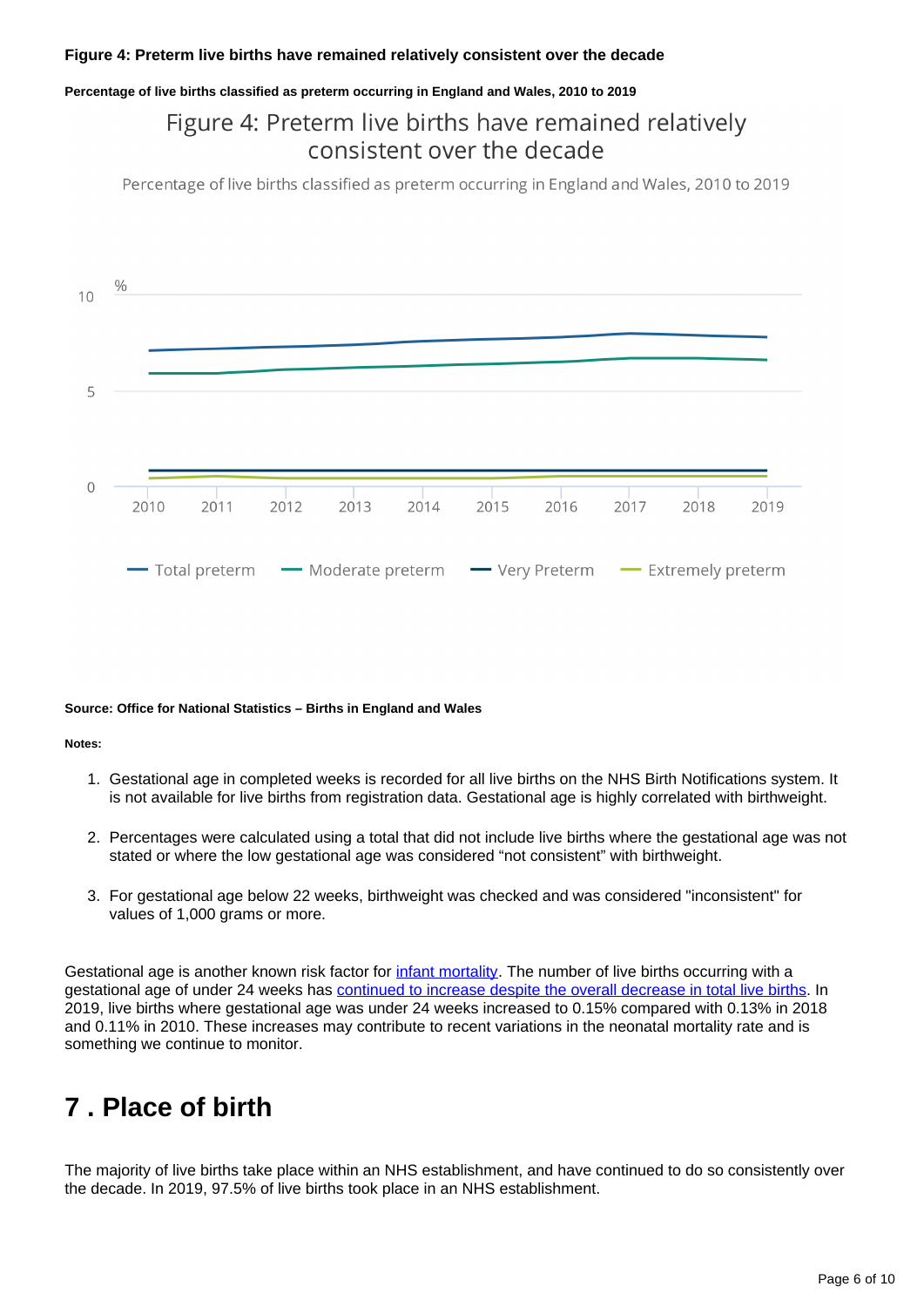Since the beginning of the decade, the percentage of live births occurring at home has decreased by 0.4 percentage points. Live births taking place in a non-NHS establishment or elsewhere all remained relatively consistent (Figure 5).

When we release provisional 2020 births statistics, we will investigate whether this pattern, and the other trends described in this release, have been affected by the COVID-19 pandemic.

### **Figure 5: Most live births taking place outside of an NHS establishment have taken place at home since 2010**

### **Percentage of live births occurring outside of an NHS establishment, 2010 to 2019**

Figure 5: Most live births taking place outside of an NHS establishment have taken place at home since 2010

Percentage of live births occurring outside of an NHS establishment, 2010 to 2019



#### **Source: Office for National Statistics – Births in England and Wales**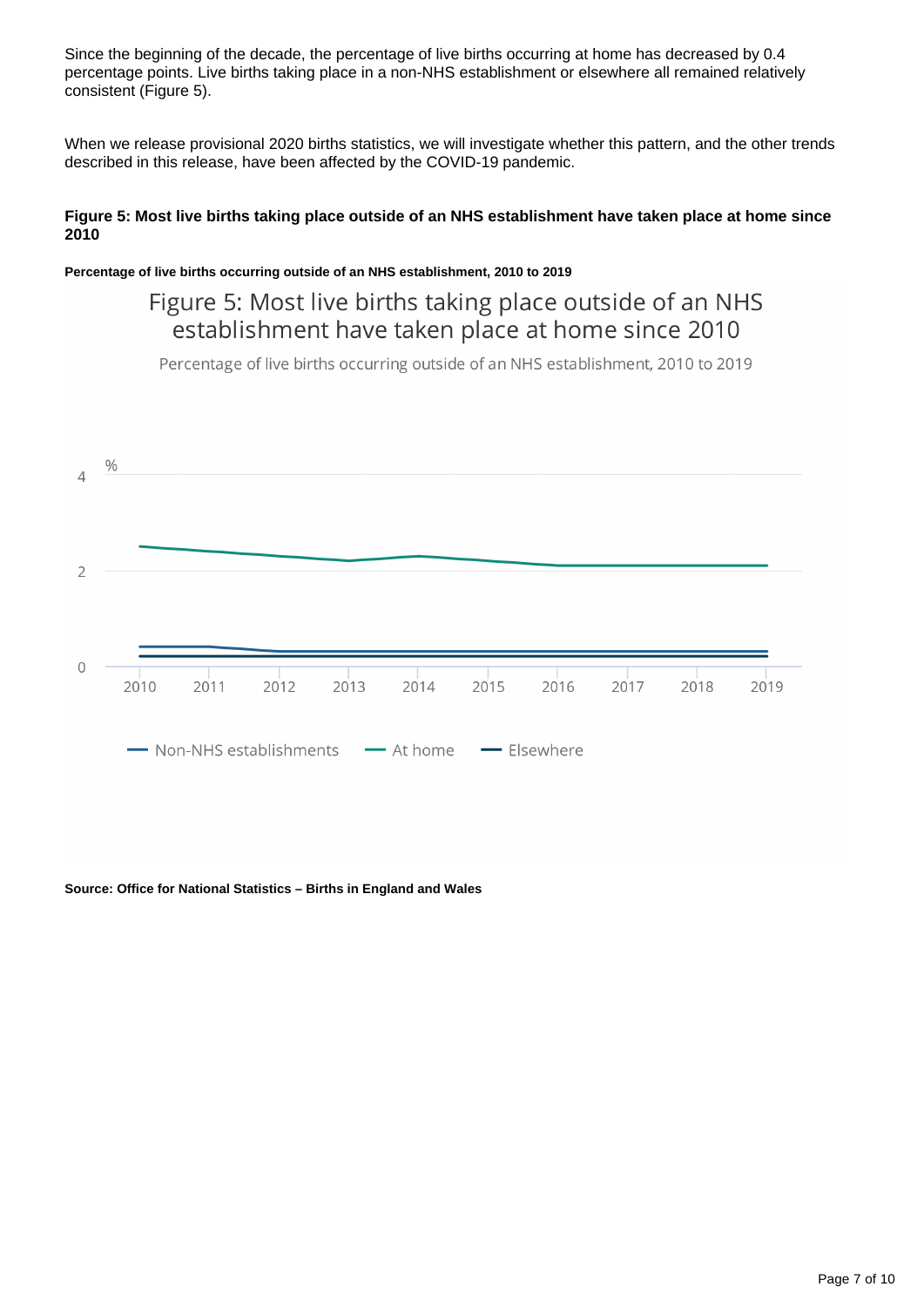## <span id="page-7-0"></span>**8 . Births data**

#### **[Birth characteristics](https://www.ons.gov.uk/peoplepopulationandcommunity/birthsdeathsandmarriages/livebirths/datasets/birthcharacteristicsinenglandandwales)**

Dataset | Released 16 November 2020 Annual live births in England and Wales by sex, birthweight, gestational age, ethnicity and month, maternities by place of birth and with multiple births, and stillbirths by age of parents and calendar quarter.

#### [Births by parents' characteristics](https://www.ons.gov.uk/peoplepopulationandcommunity/birthsdeathsandmarriages/livebirths/datasets/birthsbyparentscharacteristics)

Dataset | Released 16 November 2020

Annual live births in England and Wales by age of mother and father, type of registration, median interval between births, number of previous live-born children and National Statistics Socio-economic Classification (NS-SEC).

### **Filter these data**

- [Live births in England and Wales: birth rates down to local authority areas \(2013 to 2019\)](https://www.nomisweb.co.uk/query/construct/summary.asp?mode=construct&version=0&dataset=207)
- [Live births in England and Wales by sex and characteristics of mother: national and regional \(2013 to 2019\)](https://www.nomisweb.co.uk/query/construct/summary.asp?mode=construct&version=0&dataset=203)
- [Live births in England and Wales by characteristics of mother and father \(2013 to 2019\)](https://www.nomisweb.co.uk/query/construct/summary.asp?mode=construct&version=0&dataset=204)
- [Live births in England and Wales down to local authority local area \(2013 to 2019\)](https://www.nomisweb.co.uk/query/construct/summary.asp?mode=construct&version=0&dataset=205)
- [Live births in England and Wales for small geographic areas \(2013 to 2019\)](https://www.nomisweb.co.uk/query/construct/summary.asp?mode=construct&version=0&dataset=206)

## <span id="page-7-1"></span>**9 . Glossary**

### **General Register Office**

The [General Register Office \(GRO\)](https://www.gov.uk/general-register-office) (part of the HM Passport Office) is responsible for ensuring the registration of all births, deaths, marriages and civil partnerships that have occurred in England and Wales and for maintaining a central archive.

### **Live birth**

A baby showing signs of life at birth is a live birth.

### **Place of birth**

Place where a birth occurs.

### **Standardised mean age**

The standardised mean (average) age (for example, at birth or marriage) is a measure that eliminates the impact of any changes in the distribution of the population by age and therefore enables trends over time to be analysed. Standardised means are calculated using rates per 1,000 female population by single year of age of mother.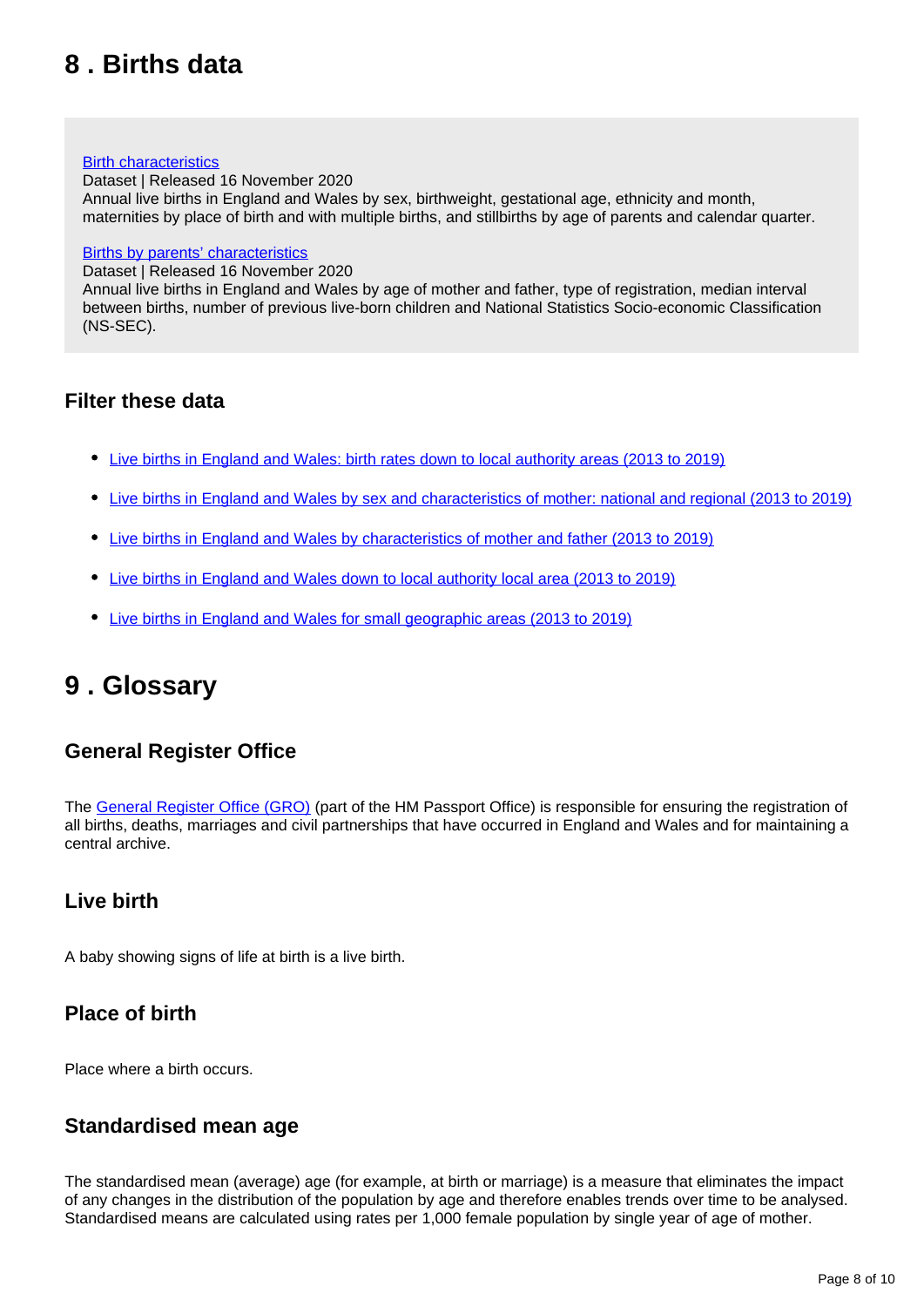### **Stillbirth**

A stillbirth is a baby born after 24 or more weeks' completed gestation and who did not, at any time, breathe or show signs of life.

## <span id="page-8-0"></span>**10 . Measuring the data**

Birth statistics represent births that occur and are then registered in England and Wales. Figures are derived from information recorded when live births and stillbirths are registered as part of civil registration, a legal requirement; these data represent the most complete data source available.

In England and Wales, the registration of births is a service carried out by the Local Registration Service in partnership with the General Register Office (GRO).

Birth registration data are then supplemented to obtain birthweight data by linking the birth registration to the NHS birth notification when a birth is registered.

Further linkage of the birth registration to the NHS birth notification is conducted within the Office for National Statistics (ONS) to obtain the age of the mother where this was missing on the birth registration and to enable the analysis of further characteristics such as ethnicity of the baby and gestation of live births.

More quality and methodology information on strengths, limitations, appropriate uses, and how the data were created is available in the [Births QMI](https://www.ons.gov.uk/peoplepopulationandcommunity/birthsdeathsandmarriages/livebirths/methodologies/birthsqmi).

### **Coronavirus and birth statistics**

The data in this publication are not affected by the coronavirus (COVID-19) pandemic as they relate to births for the year ending 31 December 2019. In normal circumstances, births should be registered within 42 days and our annual data extract only includes births registered before 25 February. For more information, please see our User [guide to birth statistics.](https://www.ons.gov.uk/peoplepopulationandcommunity/birthsdeathsandmarriages/livebirths/methodologies/userguidetobirthstatistics)

Because of the coronavirus pandemic and the announcement of lockdown measures, birth registration services in England and Wales were temporarily suspended in March 2020. Since June 2020, birth registrations have restarted where it is safe to do so. In line with the Office for National Statistics' (ONS') response on the production [of statistics](https://www.ons.gov.uk/news/statementsandletters/covid19andtheproductionofstatistics) during the pandemic, we are monitoring the implications of any delays in 2020 births registrations and exploring the possibility of using alternative data sources to estimate 2020 births data in a more timely manner. Provisional data for 2020 will be released soon.

## <span id="page-8-1"></span>**11 . Strengths and limitations**

Our [User guide to birth statistics](https://www.ons.gov.uk/peoplepopulationandcommunity/birthsdeathsandmarriages/livebirths/methodologies/userguidetobirthstatistics) provides further information on data quality, legislation and procedures relating to conceptions, and it includes a [glossary of terms.](https://www.ons.gov.uk/peoplepopulationandcommunity/birthsdeathsandmarriages/livebirths/methodologies/userguidetobirthstatistics#glossary)

### **National Statistics status for Births in England and Wales**

[National Statistics](https://osr.statisticsauthority.gov.uk/national-statistics/) status means that our statistics meet the highest standard of trustworthiness, quality and public value, and it is our responsibility to maintain compliance with these standards.